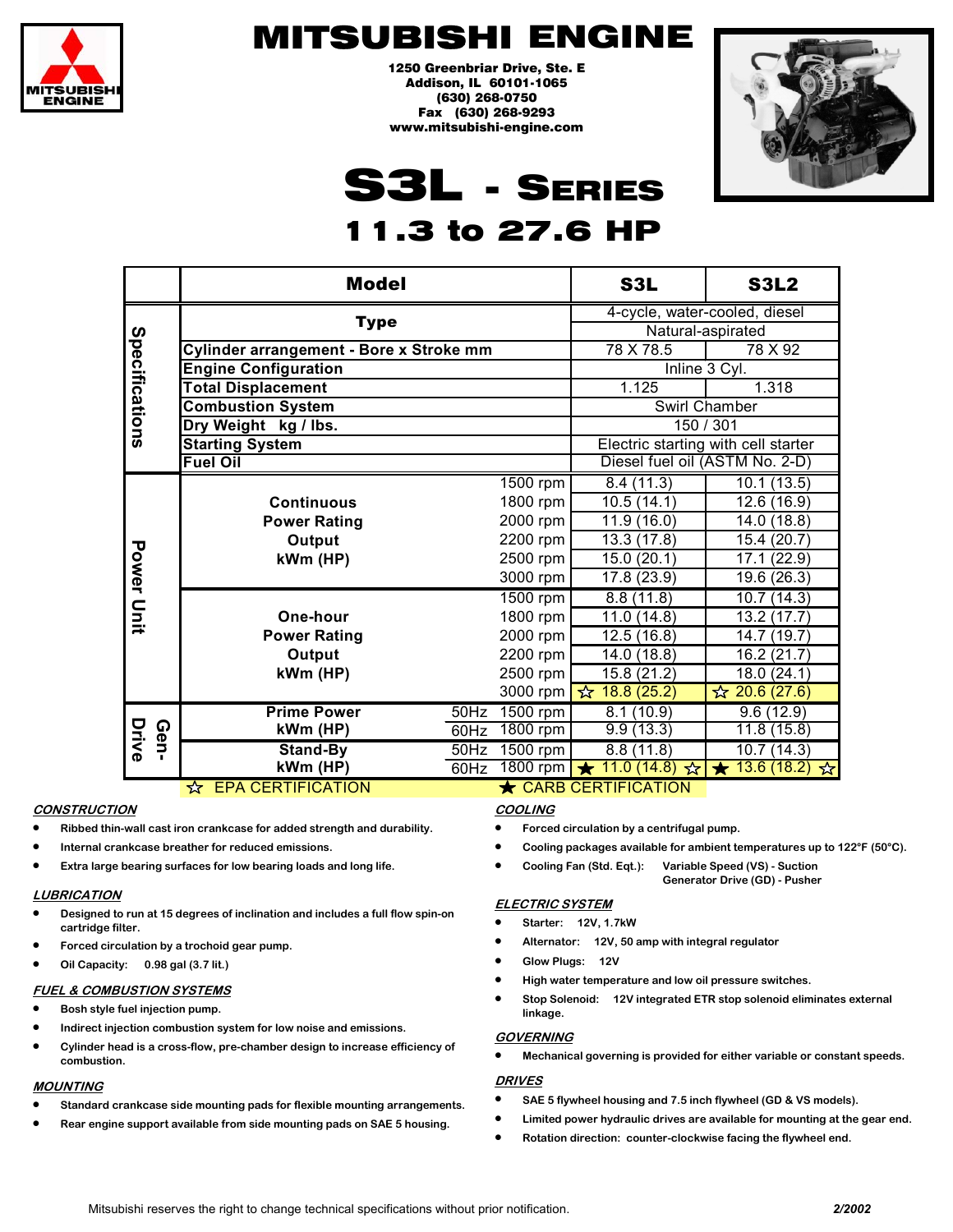

1250 Greenbriar Drive, Ste. E Addison, IL 60101-1065 (630) 268-0750 Fax (630) 268-9293 www.mitsubishi-engine.com



# S4L - SERIES

# 16 to 37 HP

|                   | <b>Model</b>                                       | S4L                                 | <b>S4L2</b> |                               |                             |
|-------------------|----------------------------------------------------|-------------------------------------|-------------|-------------------------------|-----------------------------|
|                   | <b>Type</b>                                        |                                     |             | 4-cycle, water-cooled, diesel |                             |
| Specifications    |                                                    | Natural-aspirated                   |             |                               |                             |
|                   | Cylinder arrangement - Bore x Stroke mm            | 78 X 78.5                           | 78 X 92     |                               |                             |
|                   | <b>Engine Configuration</b>                        | Inline 4 Cyl.                       |             |                               |                             |
|                   | <b>Total Displacement</b>                          | 1.5                                 | 1.758       |                               |                             |
|                   | <b>Combustion System</b>                           | Swirl Chamber                       |             |                               |                             |
|                   | Dry Weight kg / lbs.                               |                                     |             | 155 / 344                     |                             |
|                   | <b>Starting System</b>                             | Electric starting with cell starter |             |                               |                             |
|                   | <b>Fuel Oil</b>                                    | Diesel fuel oil (ASTM No. 2-D)      |             |                               |                             |
|                   |                                                    |                                     | 1500 rpm    | 11.9(16.0)                    | 14.3 (19.2)                 |
|                   | <b>Continuous</b>                                  |                                     | 1800 rpm    | 14.7 (19.7)                   | 17.5(23.5)                  |
|                   | <b>Power Rating</b>                                |                                     | 2000 rpm    | 16.4 (22.0)                   | 19.2 (25.7)                 |
|                   | Output                                             |                                     | 2200 rpm    | 18.2 (24.4)                   | 21.0 (28.2)                 |
|                   | kWm (HP)                                           |                                     | 2500 rpm    | 20.3 (27.2)                   | 23.4 (31.4)                 |
|                   |                                                    |                                     | 3000 rpm    | 23.7(31.8)                    | 26.2(35.1)                  |
| <b>Power Unit</b> |                                                    |                                     | 1500 rpm    | 12.5(16.8)                    | 15.1(20.2)                  |
|                   | One-hour                                           |                                     | 1800 rpm    | 15.4 (20.7)                   | 18.4 (24.7)                 |
|                   | <b>Power Rating</b>                                | 2000 rpm                            | 17.3 (23.2) | 20.2(27.1)                    |                             |
|                   | Output                                             | 19.1 (25.6)                         | 22.1 (29.6) |                               |                             |
|                   | kWm (HP)                                           | 2500 rpm                            | 21.3(28.6)  | 24.6(33.0)                    |                             |
|                   |                                                    |                                     | 3000 rpm    | $\hat{ }$ 25.0 (33.5)         | $\frac{1}{22}$ 27.6 (37.0)  |
|                   | <b>Prime Power</b>                                 | 50Hz                                | 1500 rpm    | 11.4(15.3)                    | 13.6(18.2)                  |
| Generators        | <b>Rating Output</b>                               |                                     | 3000 rpm    | 22.1 (29.6)                   | 24.1 (32.3)                 |
|                   | kWm (HP)                                           | 60Hz                                | 1800 rpm    | 14.0(18.8)                    | 16.6(22.3)                  |
|                   | Stand-By                                           | 50Hz                                | 1500 rpm    | $\overline{12.5(16.8)}$       | 15.0 (20.1)                 |
|                   | <b>Rating Output</b>                               |                                     | 3000 rpm    | 25.0 (33.5)                   | 27.6 (37.0)                 |
|                   | kWm (HP)                                           | 60Hz                                | 1800 rpm    | $\frac{1}{2}$ 15.4 (20.7)     | $\frac{1}{2}$<br>18.4(24.7) |
|                   | ☆ EPA CERTIFICATION<br><b>★ CARB CERTIFICATION</b> |                                     |             |                               |                             |

#### **CONSTRUCTION**

- **Ribbed thin-wall cast iron crankcase for added strength and durability.**
- **Internal crankcase breather for reduced emissions.**
- **Extra large bearing surfaces for low bearing loads and long life.**

#### • **Extra large bearing surfaces for low bearing loads and long life. LUBRICATION**

- <u>∟UDRICATION</u><br>● Designed to run at 15 degrees of inclination and includes a full flow spin-on **ROTATION cartridge filter.**
- **•** Forced circulation by a trochoid gear pump.
- **LUBRICATION** • **Oil Capacity: 1.43 gal (5.4 lit.)**

#### • **Designed to run at 30 degrees of inclination and includes a full flow spin-on FUEL & COMBUSTION SYSTEMS**

- **•** Bosh style fuel injection pump.
- **•** Indirect injection combustion system for low noise and emissions.
- **•** Cylinder head is a cross-flow, pre-chamber design to increase efficiency of *<u>combustion.</u>*

#### **FUEL & COMBUSTION SYSTEMS MOUNTING**

- **•** Standard crankcase side mounting pads for flexible mounting arrangements.
- **•** Rear engine support available from side mounting pads on SAE 5 housing.

### **COOLING**

- **•** Forced circulation by a centrifugal pump.
- **Cooling packages available for ambient temperatures up to 122°F (50°C).**
- **•** Cooling Fan (Std. Eqt.): Variable Speed (VS) Suction **Generator Drive (GD) - Pusher**

#### **chamber glow plugs to ensure quick starting. ELECTRIC SYSTEM**

- **GOVERNING Starter: 12V, 2.0kW**
- **•** Alternator: 12V, 50 amp with integral regulator
- **depending on application. Glow Plugs: 12V**
- **•** High water temperature and low oil pressure switches.
- **9** Stop Solenoid: 12V integrated ETR stop solenoid eliminates external • **Full power is available at the flywheel end for axial or radial drives. linkage.**

#### • **Limited power hydraulic drives are available for mounting at the gear end. GOVERNING**

• **Mechanical governing is provided for either variable or constant speeds.** 

#### • **Standard crankcase side mounting pads for flexible mounting arrangements. DRIVES**

- **SAE 5 flywheel housing and 7.5 inch flywheel (GD & VS models).**
- **Limited power hydraulic drives are available for mounting at the gear end.**
- **Rotation direction: counter-clockwise facing the flywheel end.**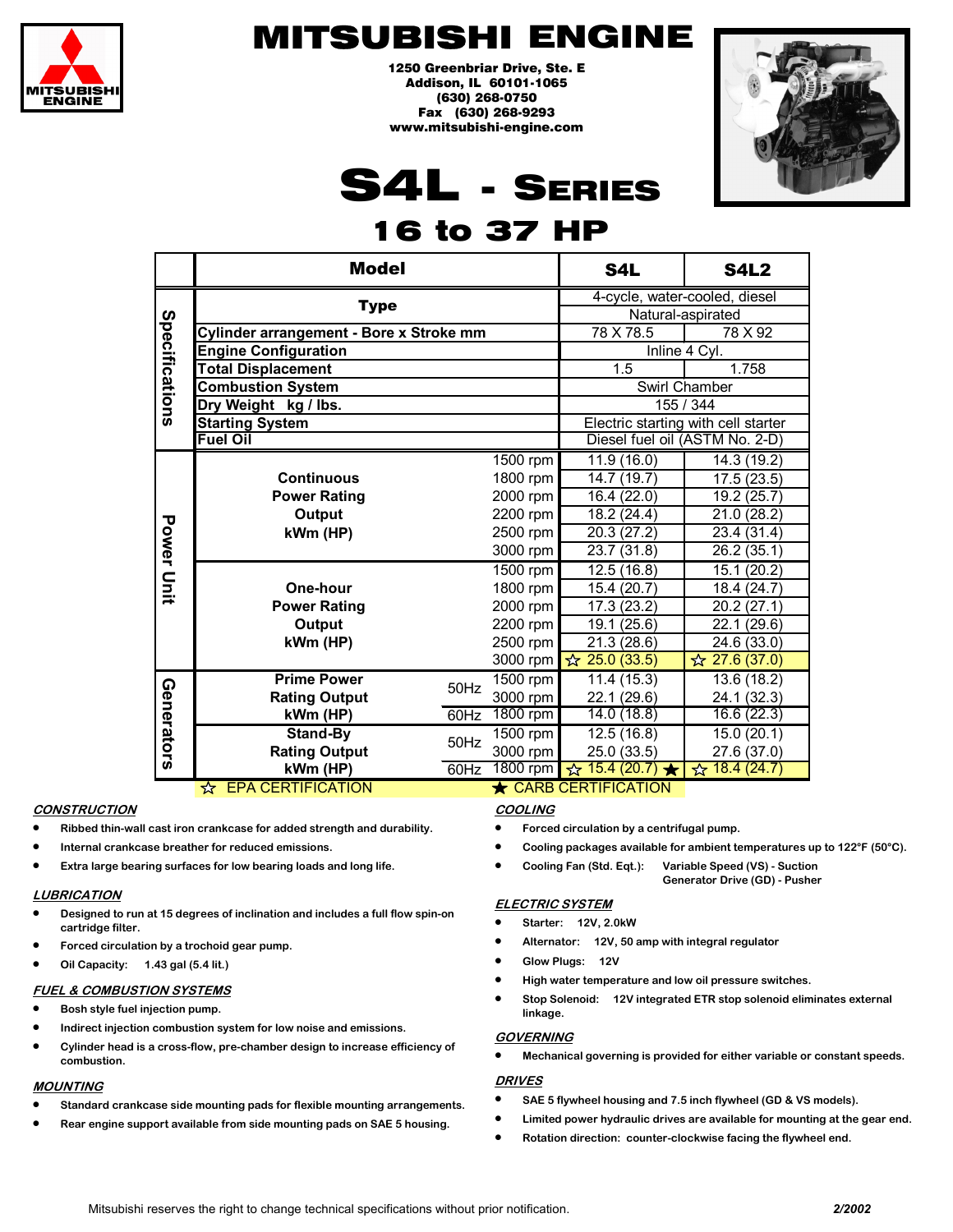

1250 Greenbriar Drive, Ste. E Addison, IL 60101-1065 (630) 268-0750 Fax (630) 268-9293 www.mitsubishi-engine.com



# S4Q - SERIES

## 24 to 47.5 HP

|                   | <b>Model</b>                              |      |          | <b>S4Q</b>                           | <b>S4Q2</b>     |
|-------------------|-------------------------------------------|------|----------|--------------------------------------|-----------------|
|                   | <b>Type</b>                               |      |          | 4-cycle, water-cooled, diesel engine |                 |
| Specifications    |                                           |      |          | <b>Naturally Aspirated</b>           |                 |
|                   | Cylinder Arrangement - Bore x Stroke (mm) |      |          | 88 X 95                              | 88 X 103        |
|                   | <b>Engine Configuration</b>               |      |          | Inline 4 Cyl.                        |                 |
|                   | <b>Total Displacement - Liters</b>        |      |          | 2.311                                | 2.505           |
|                   | <b>Combustion System</b>                  |      |          | Swirl Chamber - IDI                  |                 |
|                   | Dry Weight kg / lbs.                      |      |          | 195 / 430                            |                 |
|                   | <b>Starting System</b>                    |      |          | Electric starting with cell starter  |                 |
|                   | <b>Fuel Oil</b>                           |      |          | Diesel fuel oil (ASTM No. 2-D)       |                 |
|                   | <b>Continuous</b>                         |      | 1500 rpm | N/A                                  | 20.2 (27.0)     |
|                   | <b>Power Rating</b>                       |      | 1800 rpm |                                      | 24.6 (33.0)     |
|                   | Output                                    |      | 2000 rpm |                                      | 27.6 (37.0)     |
|                   | kWm (HP)                                  |      | 2200 rpm |                                      | 30.2(40.5)      |
|                   | kWm (HP)                                  |      | 2500 rpm |                                      | 33.1(44.5)      |
| <b>Power Unit</b> | One-hour                                  |      | 1500 rpm | N/A                                  | 21.7 (29.0)     |
|                   | <b>Power Rating</b>                       |      | 1800 rpm |                                      | 26.1 (35.0)     |
|                   | Output                                    |      | 2000 rpm |                                      | 29.1 (39.0)     |
|                   | kWm (HP)                                  |      | 2200 rpm |                                      | 32.0(43.0)      |
|                   |                                           |      | 2500 rpm |                                      | ☆<br>35.3(47.5) |
| Generators        | <b>Prime Power</b>                        | 50Hz | 1500 rpm | 18.0 (24.0)                          | 19.9 (26.5)     |
|                   | kWm (HP)                                  | 60Hz | 1800 rpm | 22.1 (29.6)                          | 23.9 (32.0)     |
|                   | Stand-By                                  | 50Hz | 1500 rpm | 19.9 (26.5)                          | 21.7 (29.0)     |
|                   | kWm (HP)                                  | 60Hz | 1800 rpm | $\frac{1}{2}$ 24.3 (32.5)            | ☆<br>26.1(35.0) |

 $\overleftrightarrow{\mathbf{x}}$  EPA CERTIFICATION

### **CONSTRUCTION**

- **Ribbed thin-wall cast iron crankcase for added strength and durability.**
- **Internal crankcase breather for reduced emissions.**
- **Extra large bearing surfaces for low bearing loads and long life.**

#### **LUBRICATION**

- **Full flow spin-on cartridge filter.**
- **Forced circulation by trochoid gear pump.**
- **Oil Capacity: 1.72 gal (6.5 lit.)**

#### **FUEL & COMBUSTION SYSTEMS**

- **Bosch style fuel injection pump.**
- **Indirect injection combustion system for low noise and emissions.**
- **Cylinder head is a cross-flow, pre-chamber design to increase efficiency of combustion.**

#### **MOUNTING**

- **Standard crankcase side mounting pads for flexible mounting arrangements.**
- **Rear engine support available from side mounting pads on SAE 4 housing.**

#### **COOLING**

- **Forced circulation by centrifugal pump.**
- **Cooling packages available for ambient temperatures up to 122°F (50°C).**
- **Cooling Fan (Std. Eqt.): Variable Speed (VS) Suction** 
	- **Generator Drive (GD) Pusher**

### **ELECTRIC SYSTEM**

- **Starter: 12V, 2.0kW**
- **Alternator: 12V, 50 amp with integral regulator**
- **Glow Plugs: 12V**
- **High water temperature and low oil pressure switches.** 
	- **Stop Solenoid: 12V, energized to stop (ETS) solenoid.**

#### **GOVERNING**

• **Mechanical governing is provided for either variable or constant speeds.** 

- **SAE 4 flywheel housing and 7.5 inch flywheel (GD & VS models).**
- **Rotation direction: counter-clockwise, facing the flywheel end.**
- **Limited power hydraulic drives are available for mounting at the gear end.**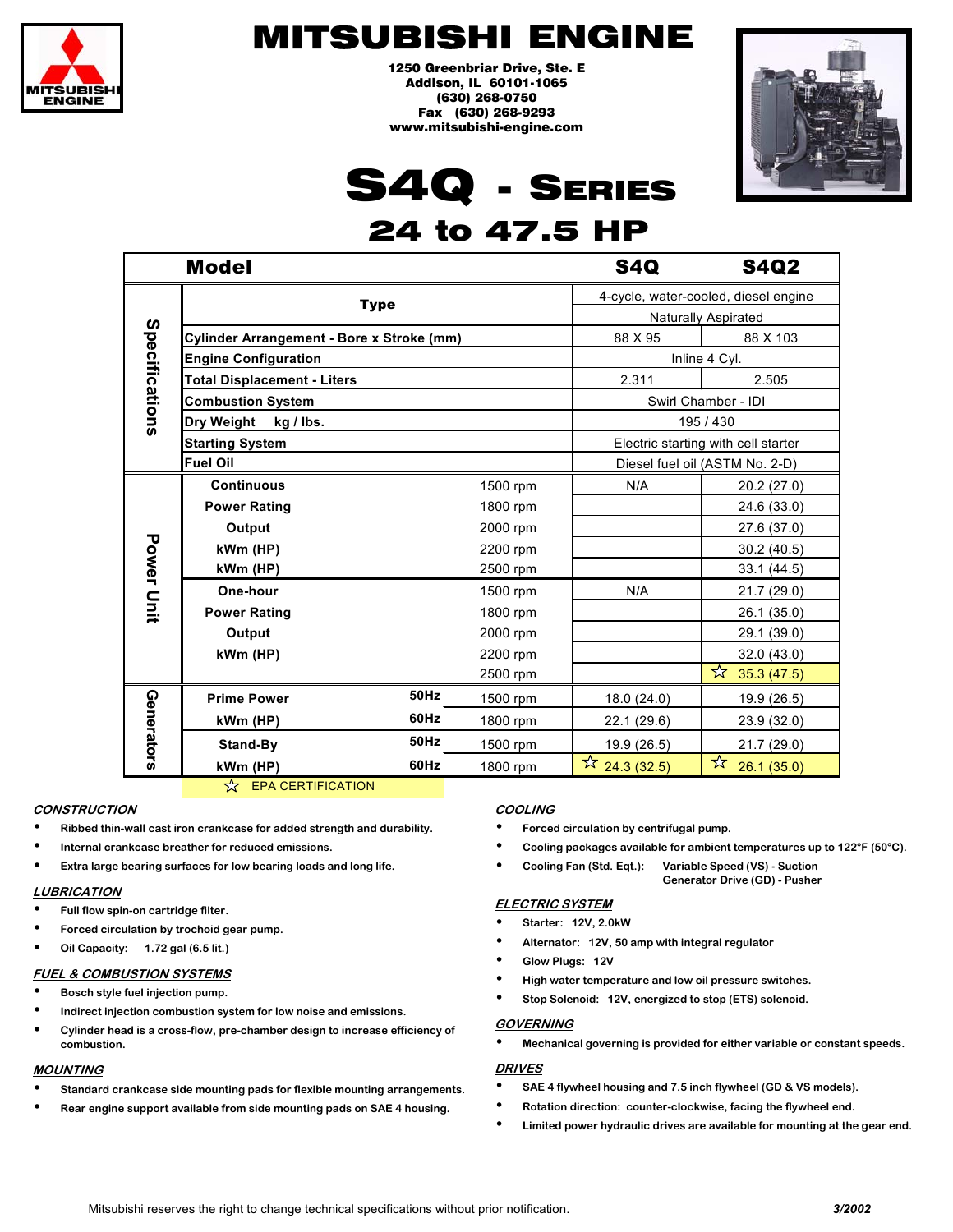

1250 Greenbriar Drive, Ste. E Addison, IL 60101-1065 (630) 268-0750 Fax (630) 268-9293 www.mitsubishi-engine.com

# S4S - SERIES 39.5 to 74 HP



|                   |                                         | <b>Model</b> |                                | <b>S4S</b>                           | S4S-DT           |  |  |
|-------------------|-----------------------------------------|--------------|--------------------------------|--------------------------------------|------------------|--|--|
|                   | <b>Type</b>                             |              |                                | 4-cycle, water-cooled, diesel engine |                  |  |  |
| Specifications    |                                         |              |                                | Naturally-Aspirated                  | Turbocharged     |  |  |
|                   | Cylinder arrangement-Bore x Stroke (mm) |              |                                |                                      | 94 X 120         |  |  |
|                   | <b>Engine Configuration</b>             |              |                                | Inline 4 Cyl.                        |                  |  |  |
|                   | <b>Total Displacement - Liters</b>      |              |                                | 3.331                                |                  |  |  |
|                   | <b>Combustion System</b>                |              |                                | Swirl Chamber-IDI                    | Direct Injection |  |  |
|                   | Dry Weight<br>kg / lbs.                 |              |                                | 245 / 540                            | 250 / 551        |  |  |
|                   | <b>Starting System</b>                  |              |                                | Electric starting with cell starter  |                  |  |  |
|                   | <b>Fuel Oil</b>                         |              | Diesel fuel oil (ASTM No. 2-D) |                                      |                  |  |  |
|                   | <b>Continuous</b>                       |              | 1500 rpm                       | 29.4 (39.5)                          | 36.8 (49.3)      |  |  |
|                   | <b>Power Rating</b>                     |              | 1800 rpm                       | 34.9 (47.0)                          | 41.5 (55.6)      |  |  |
|                   | Output                                  |              | 2000 rpm                       | 38.2 (51.0)                          | 44.0 (59.0)      |  |  |
|                   | kWm (HP)                                |              | 2200 rpm                       | 41.2 (55.5)                          | 46.4 (62.3)      |  |  |
|                   |                                         |              | 2500 rpm                       | 44.9 (60.0)                          | 49.7 (66.6)      |  |  |
| <b>Power Unit</b> | One-hour                                |              | 1500 rpm                       | 30.9 (41.5)                          | 40.9 (54.8)      |  |  |
|                   | <b>Power Rating</b>                     |              | 1800 rpm                       | 36.8 (49.5)                          | 46.1 (61.8)      |  |  |
|                   | Output                                  |              | 2000 rpm                       | 40.5 (54.0)                          | 48.9 (65.5)      |  |  |
|                   | kWm (HP)                                |              | 2200 rpm                       | 43.4 (58.0)                          | 51.6 (69.2)      |  |  |
|                   |                                         |              | 2500 rpm                       | ☆<br>47.1 (63.0)                     | ☆<br>55.2 (74.0) |  |  |
| Generators        | <b>Prime Power</b>                      | 50Hz         | 1500 rpm                       | 28.0 (37.5)                          | 36.8 (49.5)      |  |  |
|                   | kWm (HP)                                | 60Hz         | 1800 rpm                       | 33.5(45.0)                           | 43.4 (58.0)      |  |  |
|                   | Stand-By                                | 50Hz         | 1500 rpm                       | 30.9 (41.5)                          | 40.5 (54.0)      |  |  |
|                   | kWm (HP)                                | 60Hz         | 1800 rpm                       | ☆<br>36.8 (49.5)                     | ☆<br>47.8 (64.0) |  |  |

 $\hat{X}$  EPA CERTIFIED

#### **CONSTRUCTION**

- **Ribbed thin-wall cast iron crankcase for added strength and durability.**
- **Internal crankcase breather for reduced emissions.**
- **Extra large bearing surfaces for low bearing loads and long life.**

#### **LUBRICATION**

- **Full flow spin-on cartridge filter.**
- **Forced circulation by a trochoid gear pump.**
- **Oil Capacity: 2.64 gal (10 lit.)**

#### **FUEL & COMBUSTION SYSTEMS**

- **Bosch style fuel injection pump.**
- **Indirect injection combustion system on S4S model for low noise and emissions.**

#### **MOUNTING**

- **Standard crankcase side mounting pads for flexible mounting arrangements.**
- **Rear engine support available from side pad mounting pads on SAE 3 housing.**

#### **COOLING**

- **Forced circulation by centrifugal pump.**
- **Cooling packages available for ambient temperatures up to 122°F (50°C).** 
	- **Cooling Fan (Std. Eqt.): Variable Speed (VS) Suction Generator Drive (GS) - Pusher**

#### **ELECTRIC SYSTEM**

- **Starter: 12V, 2.2kW**
- **Alternator: 12V, 50 amp with integral regulator.**
- **Glow Plugs: 12V**
- **High water temperature and low oil pressure switches.**
- **Stop Solenoid: 12V, energized to run (ETR) solenoid.**

#### **GOVERNING**

**Mechanical governing is provided for either variable or constant speeds.** 

- **SAE 3 flywheel housing and 11.5 inch flywheel (GD & VS models).**
- **Rotation direction: counter-clockwise, facing the flywheel.**
- **Limited power hydraulic drives are available for mounting at the gear end.**